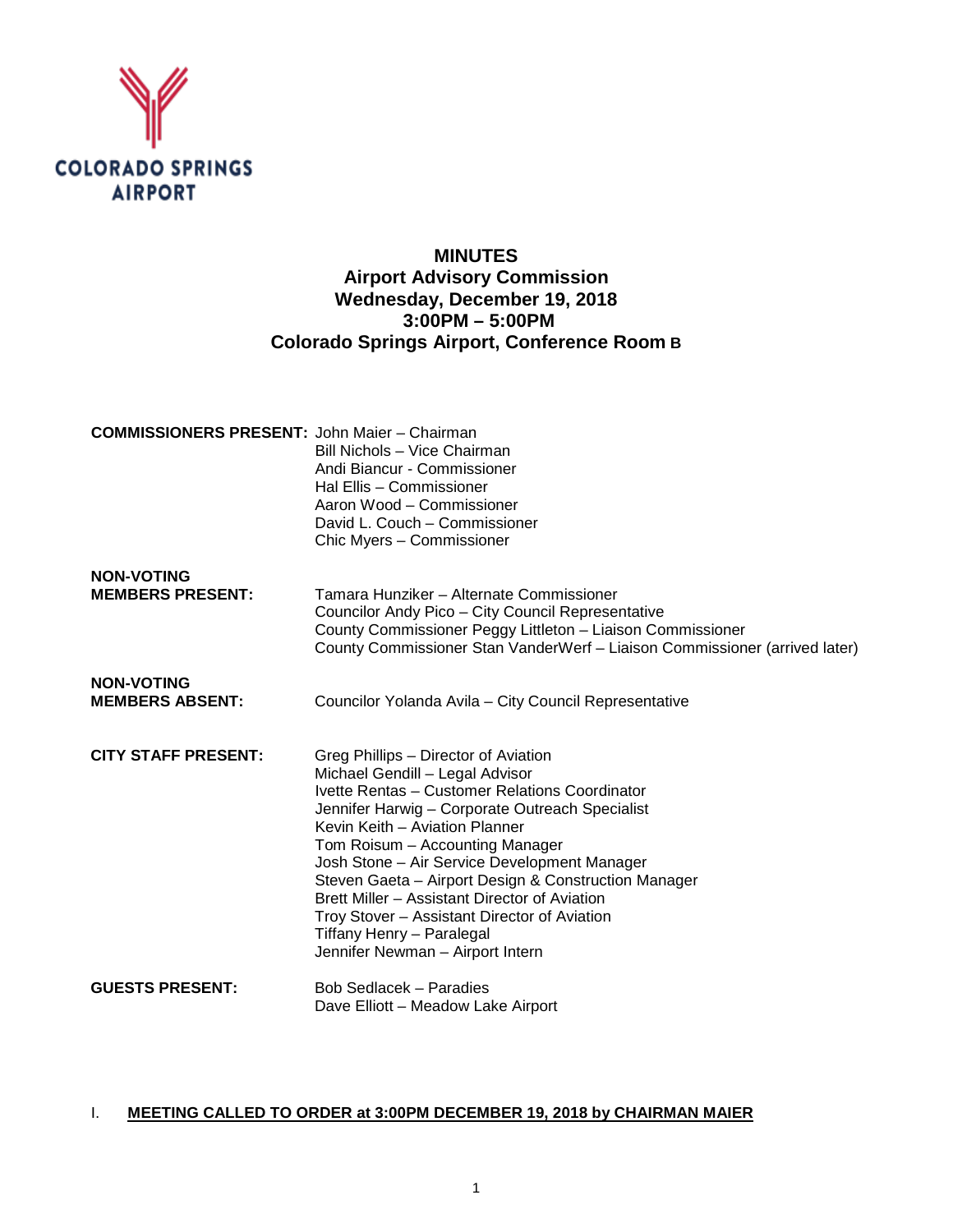### II. **APPROVAL OF THE NOVEMBER 28, 2018 MINUTES**

Commissioner Ellis moved to approve the November 28, 2018 meeting minutes. Commissioner Couch seconded.

Discussion: None

Vote: **Approved (Unanimous).** 

### III. **INTRODUCTION OF GUESTS**

• Michael Gendill introduced Tiffany Henry as the airport's new paralegal.

### IV. **COMMUNICATIONS**

• None

### V. **PUBLIC COMMENT**

• None

### VI. **NEW BUSINESS AND REPORT ITEMS**

### **A. Land Use Review –** Kevin Keith

Airport staff presented and discussed five (5) Land Use Items. All five (5) items were in the City.

Kevin Keith contacted Marc Miller, Assistant Manager for the Denver Airport District about Land Use Item #1, lighting for the sign on the Kum & Go convenience store planned for development at the intersection of Airport Road and Troy Hill Road. Mr. Miller recommended utilizing the FAA 7460-1 Notice of Proposed Construction or Alteration process to ensure compliance with FAA requirements. A Federal Aviation Administration (FAA) form 7460-1 has been submitted. Kevin Keith also read an email from Alex McKean, RS&H (the Airport's Engineer on call), regarding Land Use Item #1.

Vice Chairman Nichols moved to approve Land Use Items #2 through 5. Commissioner Biancur seconded.

Discussion: None

### VOTE: **APPROVED (Unanimous).**

Vice Chairman Nichols made a motion that Land Use Item #1, the Kum & Go signage, be recommended for disapproval by the Airport Advisory Commission. Commissioner Ellis seconded.

Discussion: Commissioner Ellis emphasized his concerns about the signage lighting for land use item #1. Commissioner Biancur also shared his concerns about the possibility of visual illusion during a circling approach.

Greg Phillips asked about the likelihood of a circling approach being conducted during various weather conditions. Chairman Maier responded that a circling approach would not be a pilot's preferred approach unless there were already circumstances precluding a more favorable option.

Commissioner Biancur questioned Kum & Go's reservations to providing a 1' or 18" shade on the sign.

Liaison Commissioner VanderWerf shared his belief that 2019 is the year encroachment and the various aspects of that issue will become a community concern.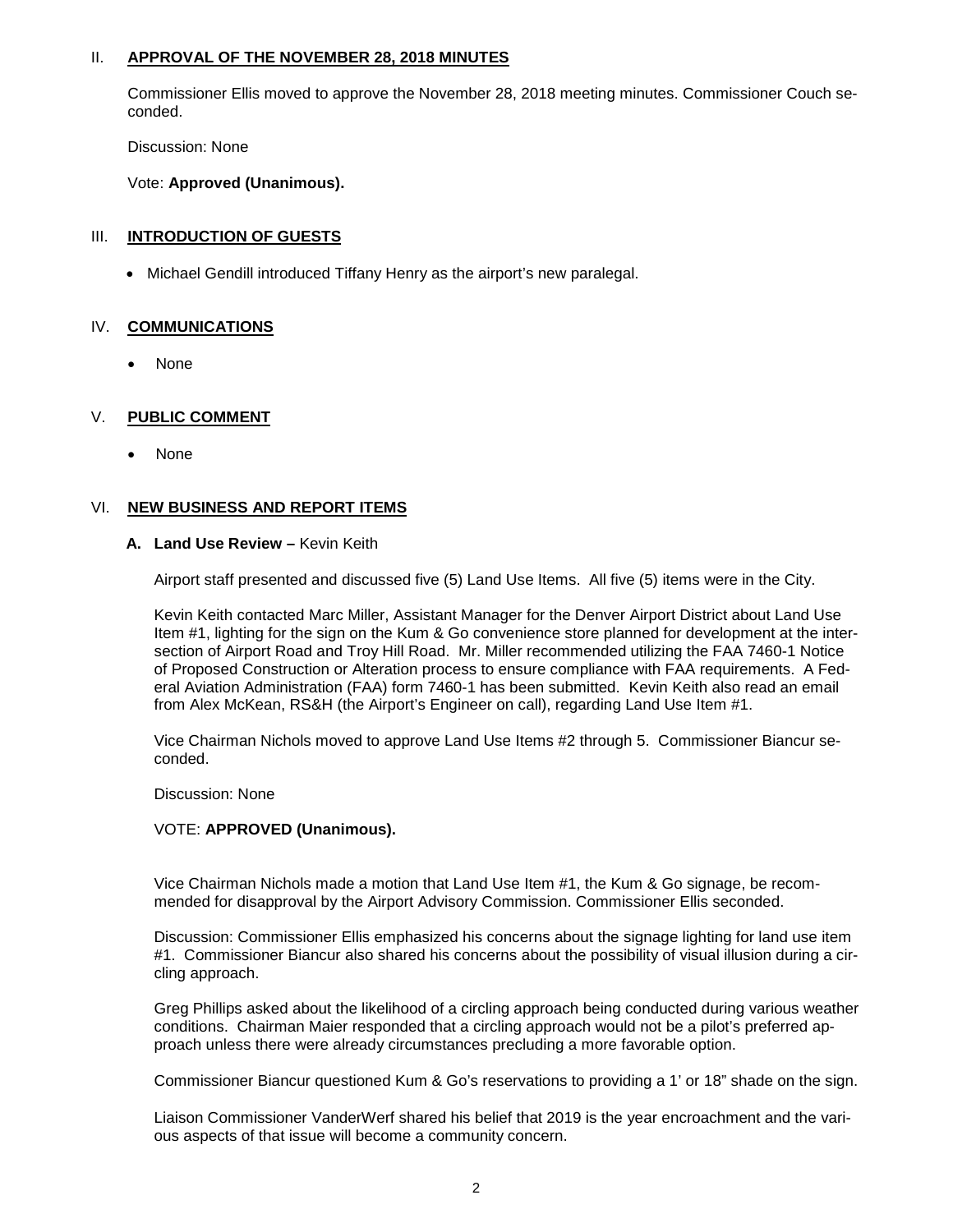Chairman Maier called the question and confirmed that the commission was voting to recommend disapproval of Land Use Item #1.

# VOTE: **MOTION APPROVED (Unanimous).**

### **B. Director's Airport Business Report**

- Airport/Airfield Construction Report Steven Gaeta reviewed the Airport/Airfield report. o Steven Gaeta shared that 3 of the 5 escalators will be replaced in 2019 and the remaining 2 will be completed in 2020.
- Airline Data Analysis Report Josh Stone presented the Airline Data Report.
	- o Josh Stone explained that many of the declines noted on the Airline Data Report were due to the buildup of Frontier flights last year that were not rescheduled this winter.
	- o Chairman Maier requested a trend diagram that shows the load factor data be added to the report. Chairman Maier also asked that a trailing twelve (12) month analysis be added to the Commission's reports.
	- o Greg Phillips and Josh Stone are meeting with Sun Country Airlines in January 2019 to discuss future options.
- COS Financial Report Tom Roisum reviewed the financial reports.
- Airport Business Development Report Greg Phillips/Troy Stover
	- o Fed Ex is going vertical with their construction north of the Airport. Construction is on schedule and an open house is expected to take place in June 2019.
	- o Construction on the 32,000 square foot WWII Museum has begun.
	- o Construction on the Western LLC hangar for Sierra Nevada is continuing to move forward.
	- o The airport continues to see significant interest in General Aviation (GA).
	- o The airport is currently in negotiation on two (2) new potential projects.
		- An additional GA facility on the West side.
		- An additional hangar to be discussed at a later date.
	- o The airport continues to work with the US Forest Service on a lease anticipated to be completed the first quarter of 2019. A sight plan would be completed in 2019 and the US Forest Service facility is planned to be completed and operational before the 2020 fire season.
	- o The airport is close to finalizing a Letter of Intent for a hotel project at the Airport.
	- o A Development Plan (DP) has been submitted for Project Jungle. A DP for Project Rodeo is expected to be submitted within a few months.
	- o Mayor Suthers will host a "Hot Chocolate with the Mayor" event at 7:30am on Saturday, December 22nd, at the Colorado Springs Airport.
	- $\circ$  The airport's 2<sup>nd</sup> floor renovation is scheduled to be completed by the end of January 2019.
	- o Greg Phillips discussed ongoing airport encroachment concerns with David Ulane, Chairman of the Colorado Aeronautics Board, Colorado Division of Aeronautics. Discussions may continue at the January 2019, Colorado Airport Operators Associations (CAOA) convention in Denver.

## **VII. OTHER BUSINESS**

• None

### **VIII. COMMISSION MEMBER'S COMMENTS**

- Commissioner Myers shared an update on the ongoing "Economic Impact Study of Colorado Airports" strategic study that is due to be completed in 2020.
- Peggy Littleton gave notice that her term as an El Paso County Commissioner would end in January and that this was her last meeting as a County Liaison to the Airport Commission. Commissioner Littleton was thanked for her past service and contributions to the Commission.
- County Commissioner VanderWerf also publicly thanked Peggy Littleton for all her years of service and invited all to a reception being held on Thursday, December 20, 2019 in the Board of County Commissioners Building at 200 S. Cascade.